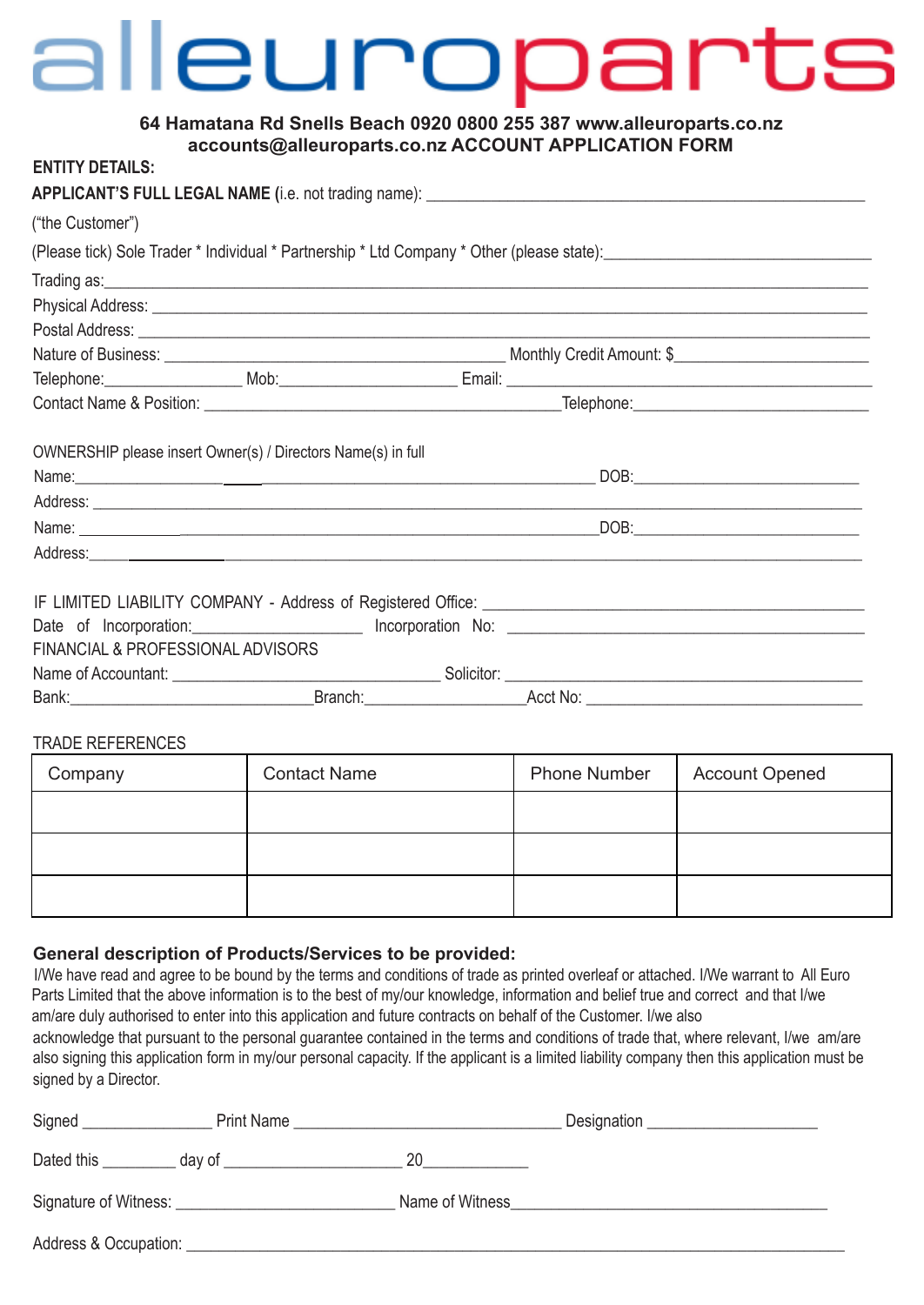#### 1. GENERAL

1.1 Unless specifically agreed by us in writing, these Terms and Conditions of Sale ("Terms") apply to all goods and equipment ("goods") hired or sold by us to the person, firm or body corporate ("you") and form part of all quotations, agreements, orders or sales. They will prevail over any contrary terms and conditions, including any terms and conditions contained in your order forms or contracts. 1.2 References to "we" and "us" and "our" in these Terms are references to All Euro Parts Limited and/or its franchisees, operators, authorised agents, representatives and suppliers 1.3 We shall be entitled to assign any debt owed to us by you. 2.

#### CREDIT

2.1 We will only give quotations, accept your orders, agree to provide goods to you or accept part payment where we have first approved your credit, or where you have given us satisfactory security for payment.

## 3. PRICE AND ORDERS

Quoted Price

3.1 You will unless otherwise agreed, pay in addition to the price of the goods all government duties, levies or taxes, insurance charges, in respect of the goods. 3.2 Unless otherwise specifically stated by us in writing, the quoted price for the goods: a. Is in New Zealand currency.

### b. The price of goods excludes GST.

3.3 Subject to any applicable statutory provisions, the quoted price for the goods may be increased in accordance with any increase in the cost to us of goods and transport costs (if applicable), market fluctuations and exchange rates. The increased price will be the price payable by you even if the increase occurs after you accept our quotation.

#### **Orders**

3.4 Each accepted order will constitute a separate contract for the supply of the particular goods on these Terms. We reserve the right to deliver the goods in instalments, in which case, each instalment will comprise a separate contract and you will pay for each instalment as if it were a separate order.

3.5 Orders are subject to the availability of import licences, if applicable. 4. **QUOTATIONS** 

# Acceptance of Quotations

4.1 Our quotation is open for acceptance by you for the time stated in the quotation. If no such time is stated, then our quotation will be open for acceptance by you for a period of 30 days from the date of quotation.

4.2 We reserve the right to withdraw the quotation prior to any acceptance by you either on account of lack of stock or for any other reason. Withdrawal of the quotation will be made or confirmed in writing.

5. SALE OF GOODS - DELIVERY, RISK AND PERFORMANCE 5.1 Unless otherwise specifically agreed by us in writing, delivery occurs when the goods are delivered to the transport medium for delivery to you or if no delivery medium is involved, at the time you collect the goods. Risk passes to you on delivery. 5.2 Unless otherwise instructed by you, or by agreement between us, we will arrange for a transport medium to deliver goods to your specified delivery address. Where we make such arrangements on your behalf, we will make payment to the transport company and charge you freight under our schedule of freight charges. Payment for the freight charges is due by the 20th of the month following delivery of the goods, unless we notify you of other payment terms.

5.3 If you refuse to accept delivery of the goods through no fault of ours, then delivery will be deemed to have been made and you will be responsible for payment for the goods.

5.4 We do not accept liability or responsibility for a failure to perform the services (either wholly or in part) where the failure is caused by you. 5.5 We do not accept liability or responsibility for any delays in the delivery of the goods or completion of the performance of the services caused (directly or indirectly) by war, strikes, lockouts, fire, flood, earthquake, tempest, accident, civil commotion, perils of the sea, failure on the part of the supplier to deliver any part of the required goods or services, or any other cause beyond our reasonable control. 5.6 You agree to insure any goods supplied by us to their full replacement value, until they have been paid for.

5.7 All claims for damage during delivery or non-receipt of goods must be made either to us or to the carrier within 3 days of receipt of the goods delivery. 5.8 We will not be liable to you for any loss or damage arising in any way from any delay in delivery of goods. Delay in delivery does not entitle you to cancel any order. 5.9 We shall be under no obligation to accept returns and if we do so, we may charge a handling fee of up to 20% of the invoiced price.

6. TERMS OF HIRE

With regard to goods hired:

6.1 You are liable for all damage to, or loss or destruction of the goods from any

#### cause whatsoever.

6.2 The goods will be deemed to be free from damage and defects at the time you take possession of the goods, unless at that time you draw our attention to that defect in writing and we agree that such defect exists and has existed from the time you took possession of the goods.

6.3 In the case of such loss, destruction or damage you will pay to us on demand (at our discretion) the price of:

a. the full current new replacement; or

b. the cost of repair;

and until the goods have been replaced or repaired, the hire charge on the goods; 6.4 we have sole discretion to determine whether the goods shall be repaired or replaced, the method of repair and by whom the repair shall be carried out. 6.5 You will at all times retain possession of, and ensure that only you and/ or your employees or agents having appropriate qualifications and experience are permitted to us the goods.

6.6 You will not sell, transfer, lend, re-hire or otherwise dispose of the goods to any other person and will not permit any goods to be subjected to any lien or security interest (as defined in the Personal Property Securities Act 1999). 6.7 You will not without our written consent subject the goods to any hazardous assignment or abnormal risk.

6.8 You will not take the goods out of New Zealand without our consent. 6.9 You will not attempt to dismantle, repair, adjust or otherwise interfere with the goods and you will be liable for any damage or defect arising from such interference. 6.10 You will immediately notify us of any damage or defect arising during the hiring and supply details of any incident that occurred during the hiring likely to cause defects or damage.

6.11 You will allow us access for the purpose of inspecting, repairing or repossessing the goods.

Hire Charges

6.12 Hire charges for the goods are as agreed with us in writing. 6.13 You will pay us the hire charges, delivery costs, government duties, taxes and expenses for which we may be liable to pay in respect of the hire of goods. 6.14 If you fail to return the goods on the expiry of the hire period you will be liable for additional hire charges until the goods are returned.

Risk and Insurance

6.15 The goods will be at your risk from the time you take possession of the goods until such time as the goods are returned to us.

6.16 Unless otherwise agreed, you must insure the goods with a reputable insurer and against risks and on terms acceptable to us. Copies of insurance documents must be delivered to us before the hire period commences. 6.17 The insurance policies must cover any hire charges incurred while lost, damaged or destroyed goods are being repaired or replaced.

6.18 Our acceptance of your insurance does not reduce or alter your liability under these terms.

6.19 We must be noted as joint insured (and loss payee) under all insurance policies relating to hire.

6.20 We may at our sole discretion agree with you to arrange appropriate insurance and charge you for the cost of such cover

6.21 Notwithstanding the above, you remain liable to us to the extent that the insurance cover does not result in payment to us in satisfaction of your liability under these terms.

#### **7. PAYMENT**

7.1 Unless we have agreed to extend credit to you, you must pay in cash before supply.

7.2 Where we have agreed in writing to extend credit to you, payment in full is due by the 20th of the month following delivery of the goods.

7.3 We are entitled to charge interest on overdue amounts at the rate of 2.5% per month from the due date up to the date of payment. This is in addition to any other rights and remedies given to us in these Terms. Our right to charge interest on any outstanding sum continues after judgment. The charging of interest will in no way imply the granting of or extension of credit from us to you.

7.4 You represent to us that you have the authority to bind not only yourself but also all your holding companies, subsidiary companies and associated legal entities, which do business with us. We may, at any time irrespective of liquidation, receivership or management, set off any amount which we may owe to you or such legal entities against any amount which you or any of them may owe to us. You may not deduct or withhold any amount (whether by way of set-off, counterclaim or otherwise) from any money owing to us.

7.5 If you fail to make payment by the due date or exceed the credit limit set by us, we may cancel any unfulfilled orders you have placed with us and/or may withhold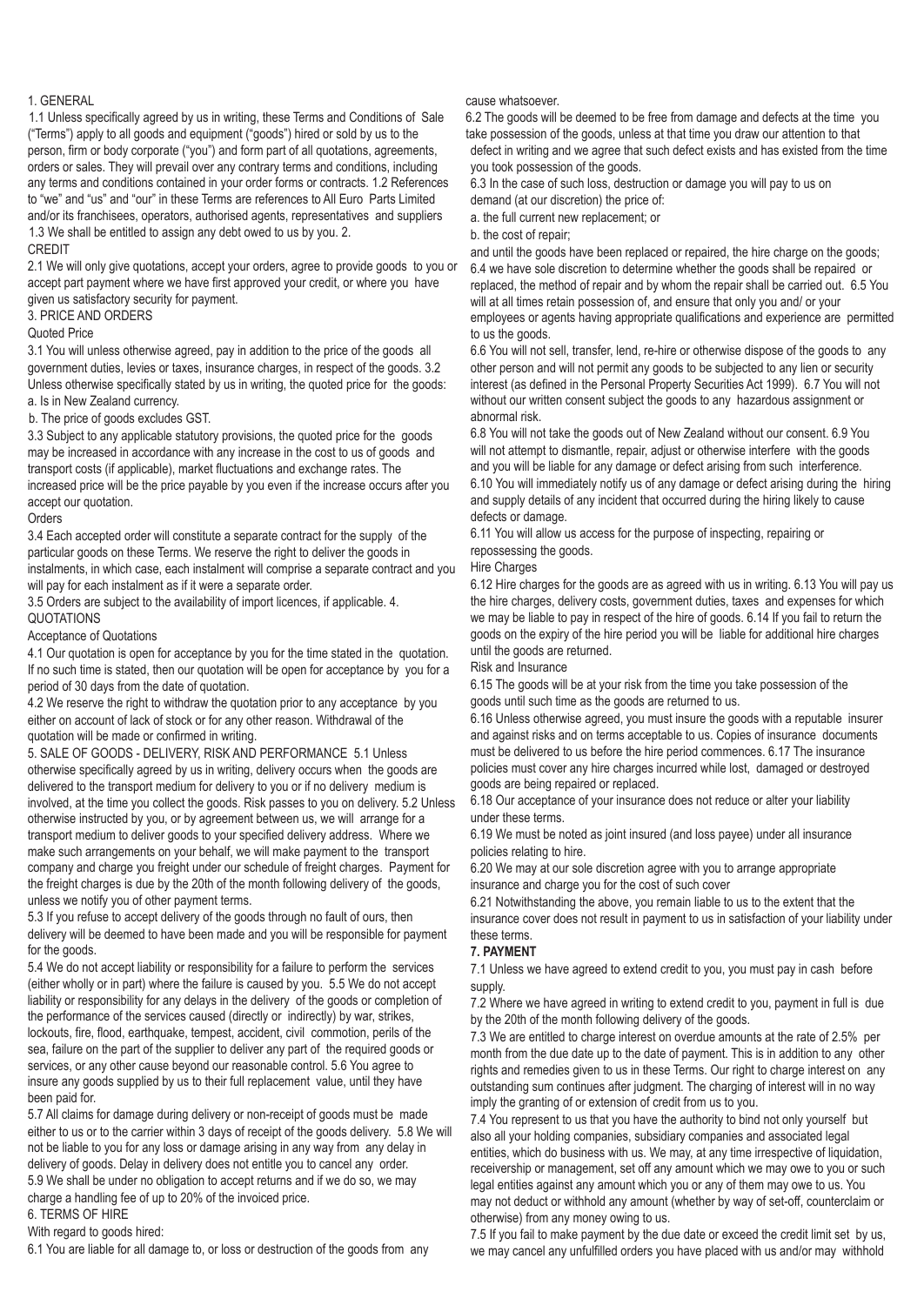delivery of further orders and close your credit account, at our discretion. 7.6 If you fail to make payment by the due date, we may appoint in writing any person to be a receiver of your business and other assets on the following terms: a. The receiver will be governed by the provisions of the Receivership Act 1993.

b. We may remove the receiver and reappoint another receiver. 7.7 You agree to pay our costs and expenses (including actual legal costs and disbursements on a solicitor and own client basis, and debt collection costs and

late payment fees) in relation to the enforcement of our rights under these Terms and/ or the recovery of any amount that you owe to us.

7.8 Receipt by us of any cheque or other bill of exchange or any promissory note will not be deemed to be payment until it has been honoured or cleared through the banking system into our bank account. Until such time, our rights will not be prejudiced or affected.

7.9 We will not be taken to have waived any of our rights or remedies under these Terms (including our right to waive our rights to interest on overdue accounts) unless the waiver is in writing. Full or partial waiver of any right or remedy by us does not affect our ability to enforce that right or remedy at a later time, whether in full or in part.

7.10 Notwithstanding clause 7.2 above, all payments shall immediately become due to us if:

a. You refuse to accept delivery of any goods;

b. We reasonably believe that the information which you have given us in your application for credit is incorrect or no longer correct and you have failed to give us correct information satisfactory to us within 5 days of our request; c. You sell or otherwise dispose of any of our goods which have not been paid for without our consent or otherwise than in accordance with clause 10.3; d. You become insolvent or commit any act of bankruptcy; e. A receiver, liquidator or statutory manger is appointed over any of your assets or undertaking;

f. You make or attempt to make an arrangement or composition with creditors; or

g. If you fail to comply with any of the provisions of clauses 7.11, 8 or 9. 7.11 Goods supplied for sale shall not be removed from New Zealand until such time as they have been paid for in full.

# **8. SALE OF GOODS - RETENTION OF TITLE**

8.1 This clause 8 shall be applicable to supplies of goods made by us for sale to which the Personal Property Securities Act 1999 ("PPSA") does not apply. 8.2 Notwithstanding any period of credit and that the goods have been delivered to you, property in all goods supplied by us to you remains with us and does not pass to you until you have fully paid for all goods supplied, and discharged any other outstanding debts you may owe to us, or until such time as you have sold the goods to any third parties by way of bonafide sale at full market value whether or not you have mixed the goods with others or altered their form.

8.3 Until you have fully paid for all the goods and discharged any other debts owing to us, you may resell the goods in the ordinary course of business but you agree to the following:

a. The goods supplied to you are held by you as our agent or bailee but as between yourselves and the purchaser, you sell as principal.

b. You shall be a fiduciary in respect of the goods which will include but not be limited to keeping the goods separate and readily identifiable and in good condition while in your possession or control.

c. If you sell the goods, then:

i. All monies received by you from the sale will be held by you in trust and must be kept in a separate bank account and should not be mixed with any other monies including any of your funds.

ii. We will have the right to trace the proceeds of the sale into any account into which the proceeds have been deposited or transferred. A like right shall apply in any situation where you use the goods in any way so as to be entitled to payment from a third party.

iii. you shall first dispose of the goods that you have been paid for and any payments received by us from you shall first be appropriated to goods disposed of by you. iv. if the goods are altered or any goods become attached to the goods or if any part of the goods is replaced, such other goods or replacement parts shall accede to and form part of the goods and such attachments or replacement shall not affect our

property in the goods. 8.4 If you allow goods in which we retain a security interest to be transferred to a third party (including where you sell the goods, or transfer them to a new company owned by you or a family member or associate), you agree to notify us immediately of the transfer and provide us with the third party's details, including their name, address, type of entity, company registration number (for a registered company) or date of birth (for an individual).

8.5 You shall not allow the creation of liens against the goods by any third party. 8.6 In all cases, if you fail to make any payment by the due date, (without prejudice to any of our other rights) we may recover, dispose or sell the goods or any of them and credit any sale proceeds toward the moneys owed to us by you. You irrevocably authorise us, our agents and employees to enter your premises without notice or to

enter any other land, building or premises which you are entitled to enter, as your agent, to search for, remove and take possession of the goods. 8.7 If we remove the goods from your or any other premises under clause 10.6 above, you agree we have no liability either to you or to any other person or entity claiming through you for any matters relating to the entry, the removal and taking

possession of goods and you agree to indemnify us in respect of any liability that thus arises.

# **9. A SECURITY INTEREST CREATED**

9.1 This clause 9 will apply, and clause 8 of these Terms will not apply, to all supplies of goods (for sale or for hire) made or agreed to be made by us, to which the PPSA applies.

9.2 For the purposes of the PPSA, you grant a security interest to us in all parts, tooling and other goods sold, hired or supplied by us now or in the future ("Goods") together with the proceeds generated by such supply

to secure the price payable for the Goods or the hire of goods (and any interest or other charges payable in relation to the Goods) and to secure all monies payable by you to us at any time on any account. You acknowledge that the security interest will continue until we give you a final release. You acknowledge that you have received valuable consideration from us.

9.3 Until payment is made you will, where the Goods have been purchased for resale, store the Goods separately from goods not supplied by us. You will not move the Goods outside New Zealand and will not do or omit to do, or allow to be done or omit to be done, anything which could adversely affect the goods or the security interest created by these.

9.4 You shall not agree to allow any person to register a financing statement over any of the goods supplied by us without the prior written consent of us and will immediately notify us if you become aware of any person taking steps to register a financing statement in relation to such goods.

9.5 You shall not allow the goods to become accessions or commingled with other goods unless we have first perfected any security interest that we have in relation to the goods. Terms

9.6 To the extent permitted by law, if you default under these Terms or fail to make any payment by the due date:

a. Each security interest created in our favour will become immediately enforceable;

b. We may at any time by notice to you declare all or any part of the moneys owing to us to be due and payable immediately, either upon demand or at a later date as we may in our sole discretion specify; and

c. We may:

i. Take possession of and either sell or retain the Goods; ii. Pay any expenses incurred in the exercise of any such powers out of revenue from, or proceeds of realisation of, the Goods;

iii. Appoint a receiver in respect of any Goods (without your consent) and any receiver is authorised to do anything referred to in these Terms and otherwise to exercise all rights and powers conferred on a receiver by law.

d. You agree that you will pay or reimburse us for any costs, losses or other liabilities we incur or sustain, (including actual legal costs and disbursements on a solicitor and own client basis), in connection with the exercise, enforcement or preservation, or attempted exercise, enforcement or preservation of any right arising pursuant to the security interest granted under these Terms. We:

i. Have the rights of a natural person in relation to the Goods; ii. Have all other rights conferred by law (including under Part 9 of the PPSA) in relation to the Goods; and

iii. May, in your name or otherwise, at any time, do anything that you could do in relation to the Goods.

e. You irrevocably grant us the right to enter upon your property or premises. without notice, and without being in any way liable to you or to any third party, if we have cause to exercise any of our rights under section 109 of the PPSA, and you shall indemnify us from any claims made by any third party as a result of such exercise.

9.7 Nothing expressed in the provisions of this Section shall limit or otherwise adversely affect the rights conferred upon us, by the PPSA.

9.8 Where we take possession of the Goods, we may sell the Goods by any means at any time and from any sale proceeds, deduct all costs incurred in connection with the sale and all monies owed (even if not due and payable) to us by you on any account (to the extent to which we have priority over any other interested parties). We may recover from you any shortfall on any sale or attempted sale. 9.9 You waive your rights:

a. Under Section 114(1)(a) of the PPSA, to receive a Notice of Intention to Sell; b. Under Section 116 of the PPSA, to receive a Statement of Account; c.

Under Section 120(2) of the PPSA, to receive notice of any of our proposals to retain collateral;

d. Under Section 121 of the PPSA, to object to any of our proposals to retain collateral;